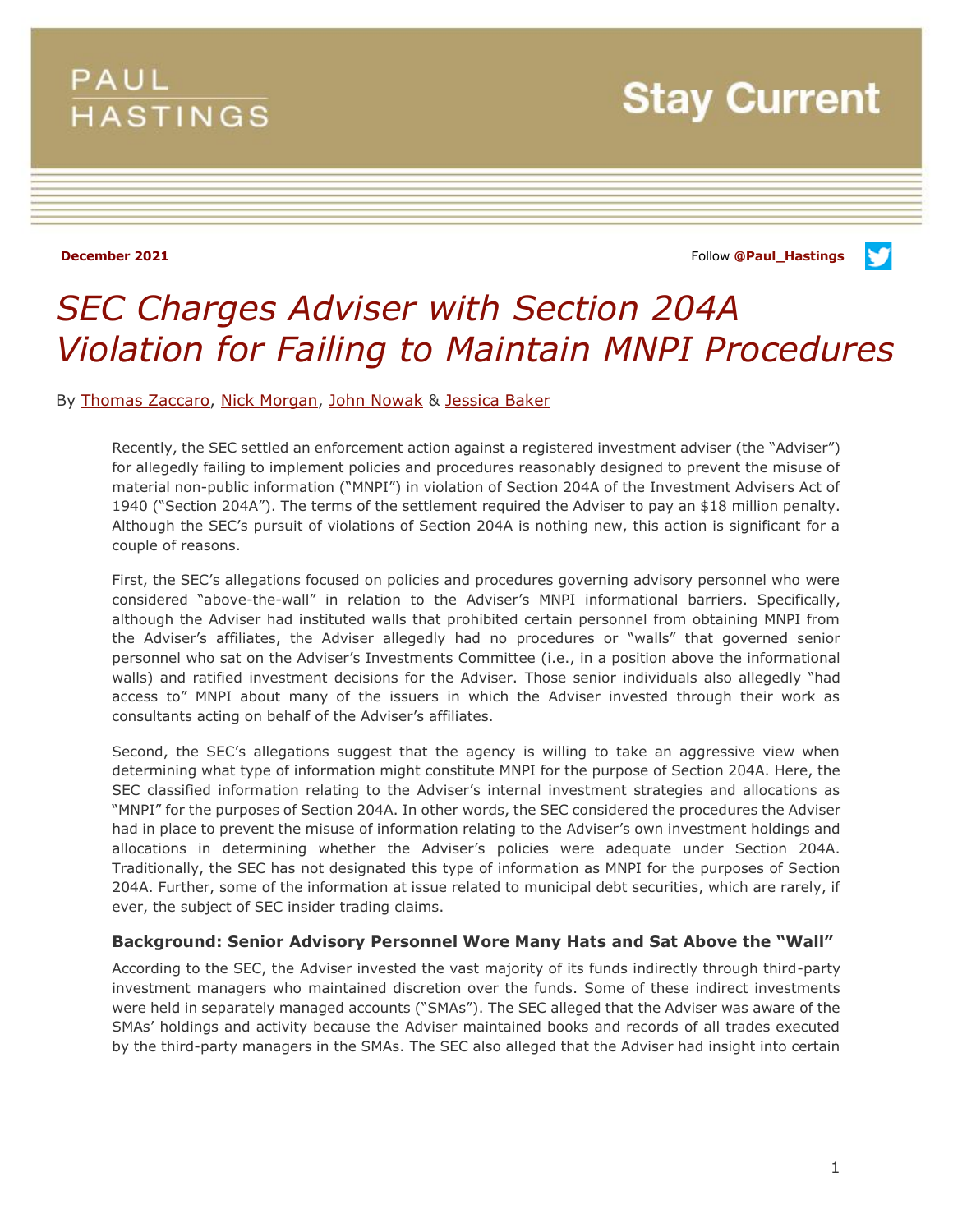details regarding the holdings in the remaining portion of the indirect investments because the Adviser had access to, among other things, client updates that it received from the third-party managers.

The SEC alleged that the Adviser managed the money of the partners and personnel of the Adviser's parent company ("Parent"), a large consulting company. To help manage the money, the Adviser apparently formed an Investments Committee that was responsible for overseeing and monitoring all investments. The Investments Committee was allegedly responsible for ratifying or approving investment decisions, including planned allocations to third-party managers. The SEC alleged that members of the Adviser's Investments Committee also separately provided consulting services to public companies and entities emerging from bankruptcy on behalf of the Parent.

Among other things, the SEC alleged that the Adviser invested hundreds of millions of dollars in the securities of issuers about which members of the Investments Committee had access to substantial MNPI as a result of the consulting services that those individuals performed on behalf of the Parent. For example, the SEC alleged that the Adviser's Investments Committee allocated millions of dollars in investments to a third-party manager that substantially invested in a public company ("Company A"). The SEC alleged that, at the same time, a member of the Investments Committee was responsible for overseeing the strategic and corporate advice that the Parent was then providing to Company A. The SEC indicated that, given this type of conduct, the "risk of misuse of MNPI was real and significant."

The SEC alleged that the Adviser did not have policies and procedures to address this risk and prevent the misuse of MNPI to which members of the Investments Committee had access.

# **SEC Classifies the Adviser's Internal Investment Decisions as "MNPI"**

The SEC also alleged that the Adviser lacked policies and procedures to prevent the misuse of MNPI relating to the Adviser's own internal investment decisions. Specifically, the SEC alleged that members of the Investments Committee were "aware of MNPI regarding [the Adviser's] investment strategies, concentration limits, risk limits, and third-party managers allocations, and had access to [the Adviser's] holdings," including holdings of securities that are very infrequently the subject of SEC insider trading claims, such as municipal bonds and private senior secured debt for an issuer in bankruptcy proceedings.

The SEC claimed that, armed with this MNPI regarding the Adviser's investment positions, members of the Investments Committee might be tempted to engage in conduct designed to influence those investments. For example, the SEC suggested that members of the Investments Committee might influence their consulting advice in a way that favored the Adviser's investments, given the overlap between the issuers for which the members of the Investments Committee provided consulting services and the issuers in which the third-party managers made investments. Notably, the SEC did not allege that any of the members of the Investments Committee actually tried to influence the investment decisions in an improper way. Nonetheless, the SEC alleged that the Adviser did not have policies and procedures in place to prevent the misuse of this "MNPI."

# **The Takeaways**

This action presents many takeaways and reminders for registered broker-dealers and investment advisers:

- A violation of Section 204A does not require an allegation of insider trading
- According to the SEC, a "risk" of misuse of MNPI is sufficient to substantiate a finding that policies and procedures are not reasonably designed